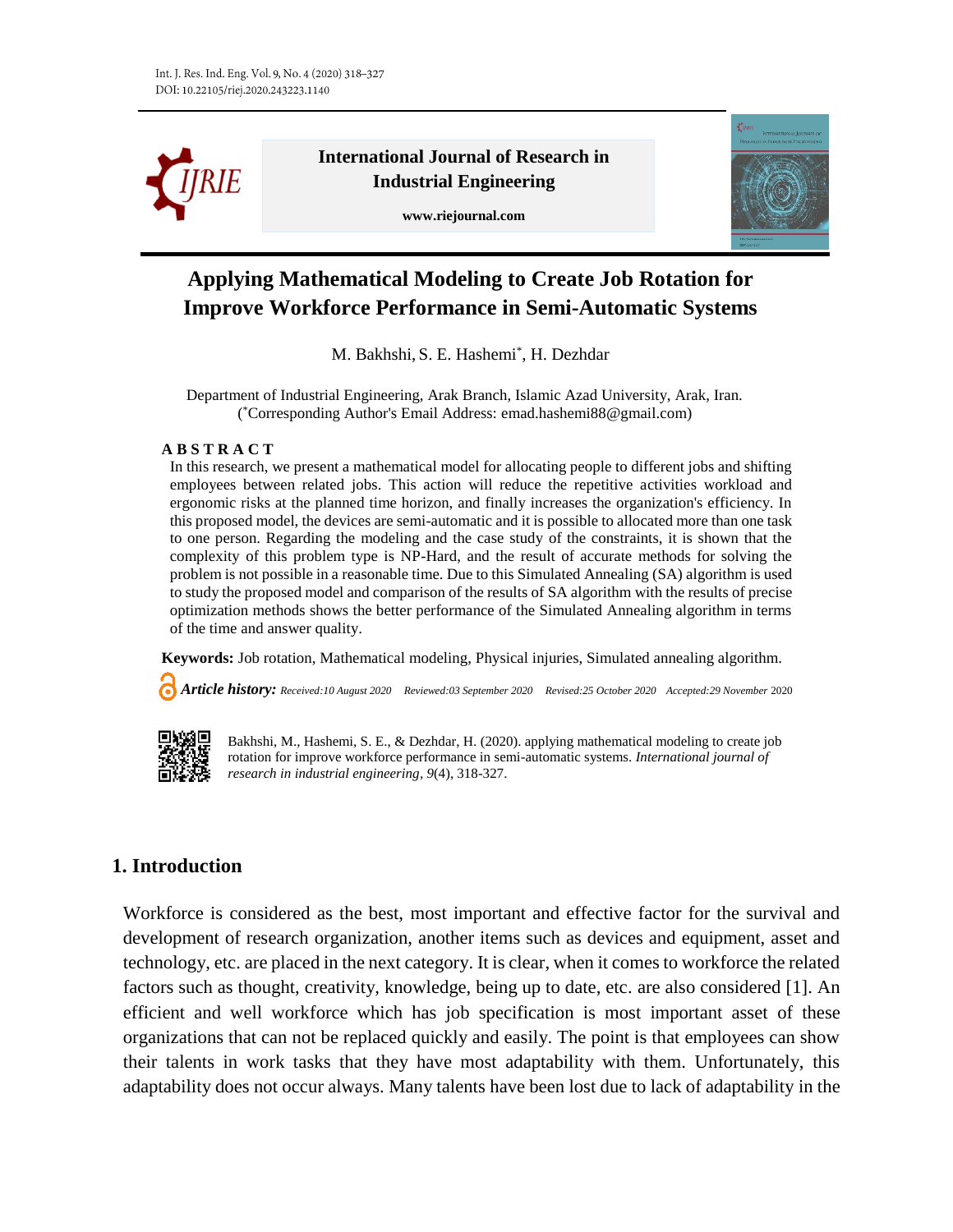jobs that is not related to their records, interest and education and a lot of job dissatisfaction has happened because of this issue and it has affected the goals. However, it is beneficial to organizations, especially research organizations, if this issue will be modified at any time and from anywhere [2]. The success of organizations depends on employee satisfaction, motivating and creativity, who are striving to achieve this by knowing the goals of the organization to fulfill their demands. In this case, managers will be able to create an enabling environment, utilize the capabilities of individuals, and ultimately increase the productivity of the organization [3]. One of the ways to increase productivity in an organization is job rotation, job rotation means moving people between two or more job in a planned manner so that each job requires different skills and responsibilities [4, 5], also in the jobs that are quite similar, job rotation is for changing the position of employees in different environments, for example, in a production workshop or assembly line, the ambient light or sound caused by assembly and production, does not spread equally in the hall, for this reason, the relocation of persons helps them to be equally exposed to such conditions [6]. Job rotation refers to the phenomenon that an employer rotates employees assigned positions from period to period. It happens in both private sectors and public sectors [7]. Job rotation is used as an organizational approach by manufacturing industries aimed at mitigating exposure to high physical workload and monotony [8]. Job rotation is an aspect of training undergone in an organization involving both managers and non-managers. It occurs when an employee is moved from one job, department, or task to another after spending sometime in a particular job, task, assignment, or department with a view of enabling the employees to acquire more skills, talents and knowledge. In a way, job rotation is influenced by coordination and is meant to broaden ones outlook, knowledge, skill, and contact [9].

In research [10], it has been shown that during a case study of organizations, employees suffer from long-term damage to the waist or other parts of their body involved with repetitive activities. The implementation of job rotation helps to perform repetitive activities to their lowest state and reduces the damages by moving people between jobs. In general, the job rotation reduces the work load applied to each employee, it also provides the general attitude of work process for each employee, which will increase job satisfaction and finally reduce the cost of workforce [11]. In order to implement a job rotation, the factors such as the number of employees, devices and shifts work, the employees skill level and other effective factors need to considered [12]. In this study, in addition to applying the factors and restrictions mentioned, the semi-automatic limitations of the devices are also considered, which illustrates the completeness of the main model.

# **2. Problem Definition and Modeling**

## **2.1. Model Assumptions**

Each worker has a certain level of skill that their skill level still remains constant during this study. The number of machines studied is clear. The number of employees that required for each group is constant. In this workshop, assigned a device for two workers for each one individually,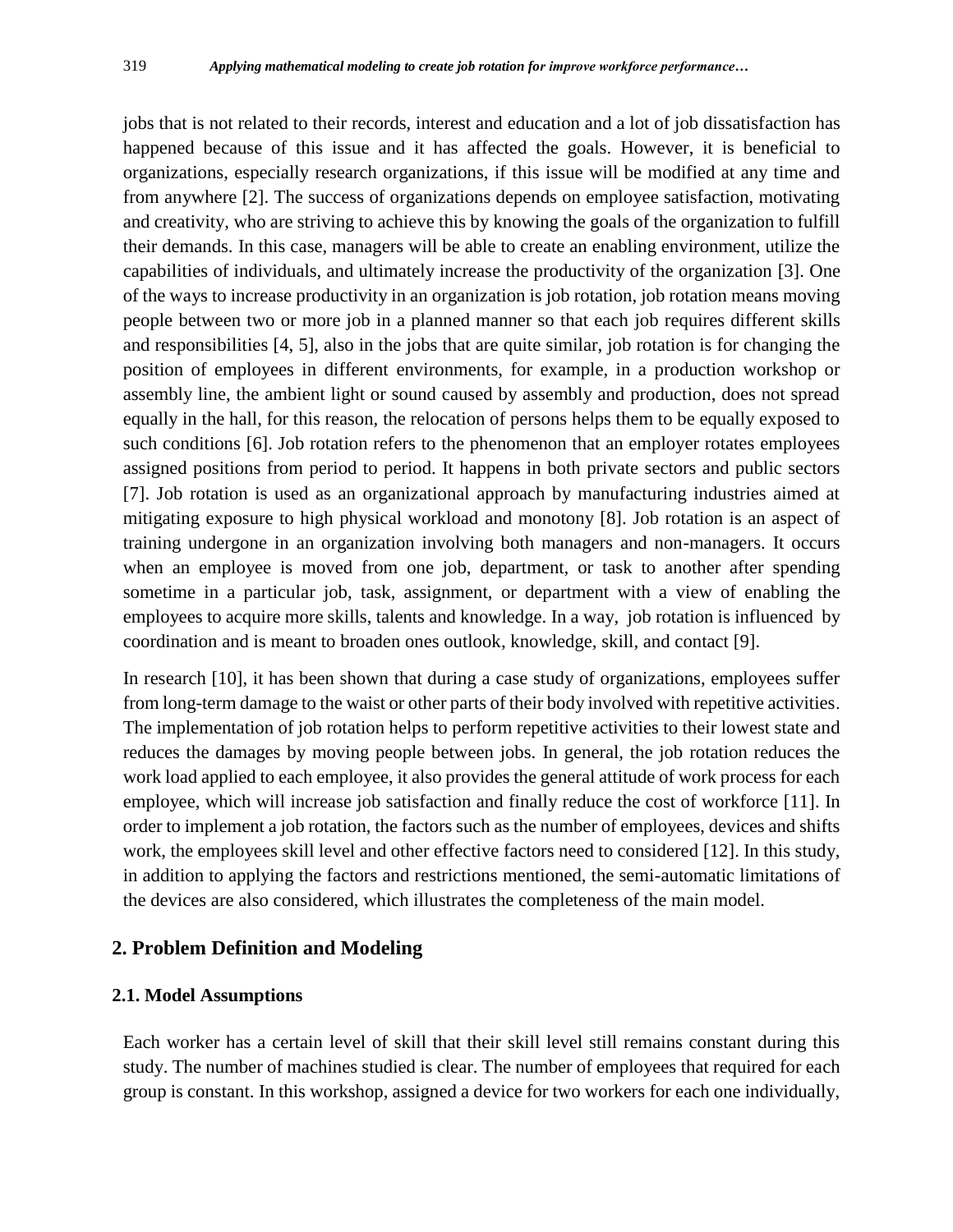and assigned two devices to the third person. Each worker is allowed to take r number of leave of absence. Each person is permitted to have a certain number of days off from work.

#### **2.2. Parameters and Problem Variables**

- Z: Workload cost.
- I: Number of employees.
- N: Number of available machines.
- D: Weekdays.
- $T_d$ : Number of shifts on day D.
- K: The number of different skill levels of employees (low, medium and high).
- Pi: The minimum number of machines that i person can work on them simultaneously.
- $r_{ik}$ : The minimum number of shift works for the i person with the skill level k.
- Cijtd: Cost variable that represents the cost in terms of workload for the worker i with each skill level working with the set of machinery.

#### **2.3. Main Model**

$$
\text{Min } Z, \tag{1}
$$

s.t.

$$
\sum_{d=1}^{D} \sum_{j=1}^{N} \sum_{t=1}^{Td} C_{ijtd} X_{ijtdk} \le Z, \qquad \forall i, k
$$
 (2)

$$
\sum_{j=1}^{N} \sum_{t=1}^{T} \sum_{d}^{D} X_{ijtdk} \ge r_{ik}, \qquad \forall i,k \tag{3}
$$

$$
X_{ijtdk} \leq s_{iktd}, \qquad \qquad \forall i, t, k, j, d \qquad (4)
$$

$$
X_{ijtdk} + X_{idjk(t+1)} \le 1, \qquad \forall i, t, k, j, d \tag{5}
$$

$$
j * \sum_{i}^{I} X_{ijtdk} \leq \sum_{i}^{I} \sum_{j}^{J} X_{ijtdk} \geq r_{ik}, \qquad \forall i, t, k, j, d
$$
 (6)

 $X_{\text{it}} \leq h_{\text{iktd}}$ ,  $\forall i, t, k, j, d$  *(7)* 

$$
\sum_{j}^{j+p_i} X_{i,j+p,t} \ge p_i, \qquad \forall i,k,t,d \qquad (8)
$$

 $X_{ijtdk}$  ∈ 0 or 1  $C_{ijtd}$  ∈ R.  $\forall i, j, t, d, k$  *(9)*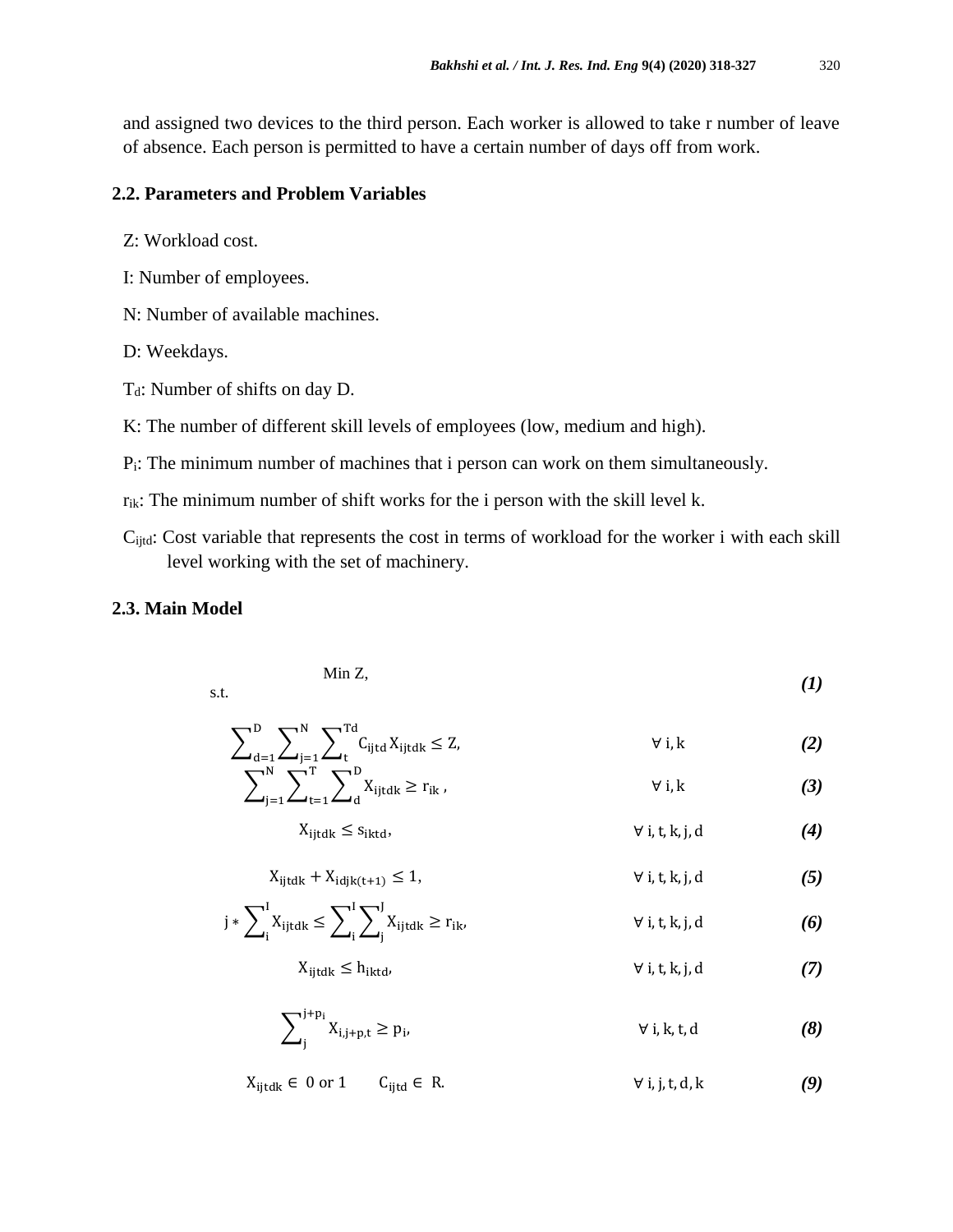## **2.4. Interpretation of Objective Function and Problem Constraints**

## *2.4.1. Objective function problem*

In *Eq. (1)* and *(2)*, the purpose is to determine the maximum workload z found in employees scheduling to be minimized. For this purpose the problem requires the integer to find a set of values of X<sub>ijtdk</sub> which is related to the job rotation schedule to minimize the mximum amount of E among employees.

#### *2.4.2. Problem constraints*

*Eq. (3)* expresses that each person is allowed to a maximum number of days off. *Eq. (4)* each person only works with the device which has the skill to work with it. According to *Eq. (5)* each person should not have the same activity in the two continuous shifts. *Eq. (6)* in order to prevent persons and machines to being unemployed, the total number of activities in the time horizons must be a multiple of j. *Eq. (7)* is a constraint to ensure that no person is absent on day d in the shift t. Each person works at the same time with the j number of the semi-automatic device. With the help of *Eq. (8)* the semi-automatic production and allocation more than one machine to an operator are considered. So that each person can be allocated to machines which are next to each other. And finaly  $Eq. (9)$  considers that our main variable  $X_{ijkl}$  is of type zero-one and the costs of each Employees activity C<sub>ijtd</sub> can take any real number.

Das et al. in one paper, a model for a linear programming problem with absolute value functions is presented that can be used to solve linear problems [13].

## **3. Results**

## **3.1. Results of the GAMS**

The proposed mathematical model has been studied by using numerical data In the GAMS software. Since the proposed mathematical model is Integer Programming, the answer that comes from solving the model in the GAMS software by Solver CPLEX which is based on the Branch and Cut method, will be the best public answer. For this purpose, a T600 processor with a capacity of 2.00 GHz has been used.

## **3.2. Results of Simulated Annealing Algorithm**

Due to the problem is NP-Hard, and it is mentioned in related articles [14] to solve this model, the Simulated Annealing (SA) has been proposed.

SA is similar to heating solids in this way, if we heat a solid and bring it to the melting point, then make it cool, its construction details depends on how it cools down. If we cool that solid slowly, we will have big crystals which can be formed as we want but if we cool it fast we do not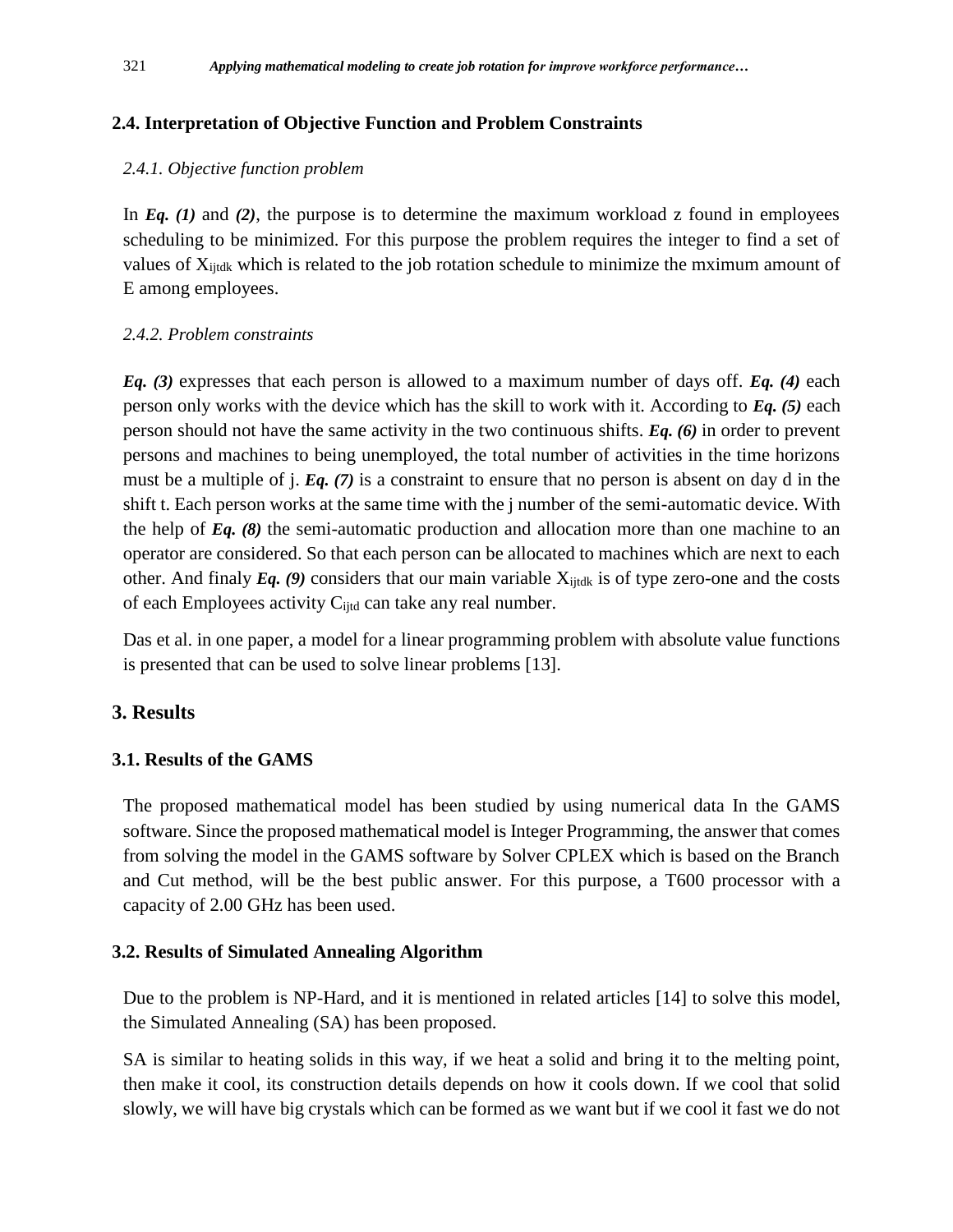get what we want and the process of cooling the system (material) by reducing the temperature until it changed into a frozen state, was simulated. This method moves step-by-step to the optimal answer by creating and evaluating consecutive answers. To move, a new neighborhood is created and evaluated randomly. In this method, the points near the given point in the search space are checked. If the new point is a better point, it reduces the cost function [14].

The SA optimization method is that starting with a random initial response for decision variables, the new answer is generated randomly in the vicinity of the previous answer using an appropriate neighbor construct. So one of the important issues in SA is the neighborhood production method.

## *3.2.1. Starting point*

The point in the search space is where we start the search from there. This point is usually chosen randomly.

In this case, a procedure for assigning tasks to individuals in a discipline is generated. For example, in the problem sample considered in this paper, an assignment is a zero-order code vector and a result of  $i \times j \times t \times d \times k$ , indicating the allocation of the device to the personnel with the desired skill on the working day and the corresponding shift, forming the answer string. This field seems to be the answer to a natural choice.

# *3.2.2. Motion generator*

This generator is responsible for generating the next scenarios and, based on the calculation of the current point cost and the cost of the next point, determines the position of the algorithm.

# *3.2.3. Cooling schedule*

Parameters that specify how to cool down the algorithm. How often and how much temperature will be reduce and how much start and finish temperatures are. SA optimization method is a numerical method with intelligent random structure. The flexibility of minimizing the length of random steps in the SA algorithm prevents any inconsistency and disparity in combination with the model. In addition, SA's ability to quit local optimizations and convergence towards a global optimization of the theoretical aspect and in practical applications has been proven. Optimization of nonlinear functions and non-complete problems with classical methods is difficult and sometimes impossible, and numerical optimization methods should be used. To solve the problem using SA method, mathematical modeling is initially done.

## *3.2.4. Acceptance criteria (one move)*

In local optimization algorithms, the new answer is only accepted if the target function is improved. Whereas, in SA, not only the answers that improve the target function are accepted, also inappropriate responses are accepted. A thermodynamic law explains the relationship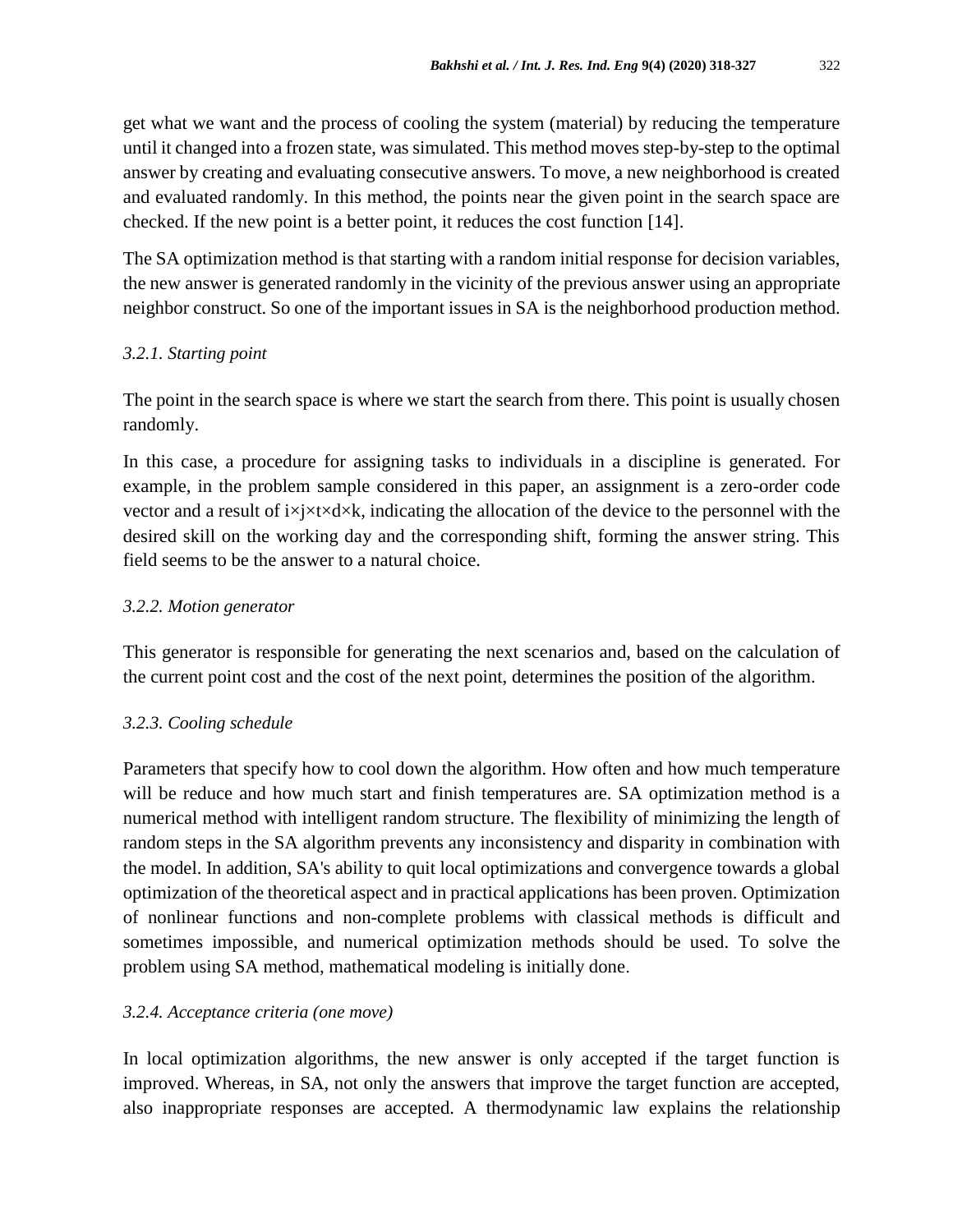between temperature "t" and the probability of increasing the size of the energy "∆E", this law is as follows:

$$
p(\Delta E) = \exp\left(\frac{-\Delta E}{kt}\right).
$$

Where "K" is a constant which called the Boltzmann constant. Using this thermodynamic law, the probability of accepting bad moves is calculated by the following equation:

$$
p(pm_i \to pm_{i+1}) = \exp\left(\frac{-\Delta c}{t}\right) > r.
$$

Which is here:

∆c: Change in evaluation function.

t: Temperature.

- r: A random number between zero and one.
- p: The probability of moving to the new answer.

Moving to the new answer will be done if the new answer is better than the current answer or the value of the probability function of movement is greater than the random number of the domain [0,1). Otherwise, the searcher will generate and evaluate another new answer. This move continues step by step until the condition for stopping the algorithm is reached. An important problem in the proposed algorithm of "SA" is the examination of the condition of the equilibrium and the condition of the proposed stopping criteria.

#### *3.2.5. Equilibrium condition*

In general, in the SA method, the number of accepted responses or the total number of generated responses at each temperature is considered as the basis for examining the equilibrium condition at that temperature. The number of replacements at each temperature to check the condition of equilibrium is called "period". This number is a parameter of the "SA" pattern which must be determined.

#### *3.2.6. Stop condition*

Two criteria are used to check the stop condition. A criterion is for reaching the final temperature. Another criterion is based on the ratio of dispersion rate of the accepted responses at the current temperature to the average difference between the values of the target function for the responses accepted at the initial temperature and the current temperature. If this ratio is low, that's mean the system got to freeze point and stops. Otherwise, the proposed algorithm will continue with decreasing temperature.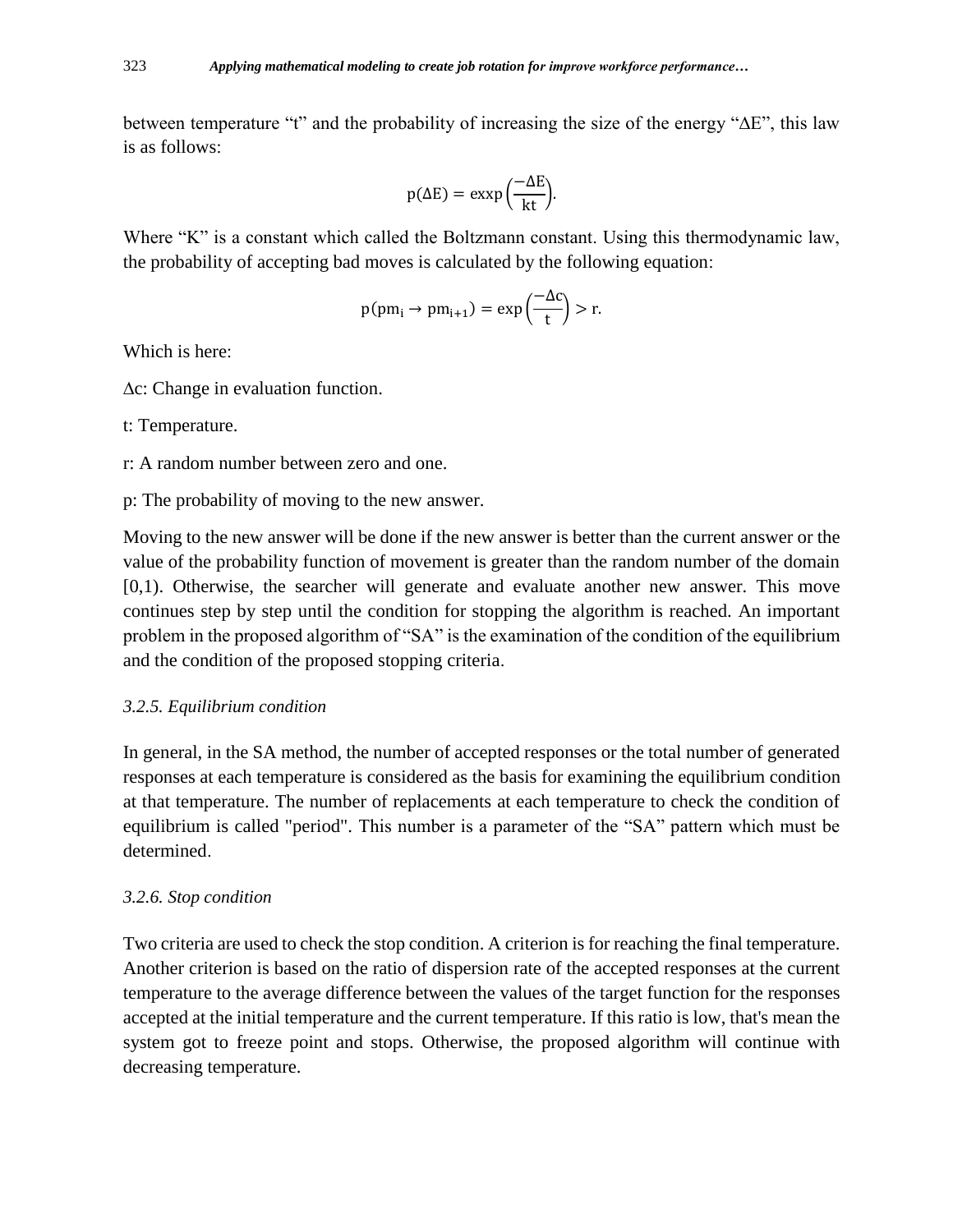In order to implement the "SA" algorithm in the allocation problem, the necessary codes are written with "MATLAB" and compare the results with the implemented model in "GAMS". The results of the algorithm show that for the above problem, the value of the objective function is 351 and the corresponding allocation vector is obtained in a shorter time period than the "GAMS" model. However, it is also necessary to compare the results for larger problems in this regard.

To do this, we select different parameters by designing the experiments. We also examine a large range of the problem, from 11 machines, 8 personnel to 40 personnel and 100 machines. All problems solved by MATLAB and the specified computer specifications.

#### **3.3. SA Results Simulation**

The efficiency of "SA" largely depends on controlling the parameters, the initial temperature T, the probability of moving to the new answer Pc, and the probability of accepting the next point P<sub>m</sub>, and in order to eliminate the probable deviations from the production of the initial "SA" responses and to ensure the robustness of the "SA", for each combination of parameters (Totally 8 combinations) The number of needed and necessary tests are produced by the 5 initial sequence generated randomly and tested in each test. In order to reduce the variance for each 8 factorial experiments, these 5 initial sequences will remain unchanged. A more robustness approach is to generate 5 random problems, and for each of these problems a random sequence is selected. During the implementation of the SA algorithm for each combination of parameters (Totally 8 combinations) these problems and initial sequences will remain unchanged. The combination of parameters for a problem with a specific size is determined for each combination of parameters and for each experimental run, consider the lowest observed value for the production time after 300 executing, then get the average of these values on 5 runs, select the combination of parameters that give the lowest average production time.

*Table 1* shows two levels of factors investigated in DOE. In each experiment, the algorithm is repeated 300 times, and it is assumed that after this number of replicates, the answer is sufficiently close to the optimal answer.

| No | Factors                   | Level 1 | Level 2         |
|----|---------------------------|---------|-----------------|
|    |                           | 1E3     | 2E <sub>3</sub> |
|    | $P_C$                     | 0.9     | 0.7             |
| 3  | $\mathbf{v}_{\mathbf{M}}$ | 0.05    | 0.005           |

*Table 1.* Levels of DOE factors.

In this research, problems of small, medium and large scale are examined. The dimension of the examined problems are 4 machines and 3 personnel, 8 machines and 6 personnel, 10 machines and 8 personnel, for small-scale problems, 20 machines and 10 personnel, 30 machines and 12 personnel, 15 personnel and 49 machines, for problems with medium scale and finally 25 personnel and 60 machines, 30 personnel and 80 machines, 35 personnel and 90 machines, 40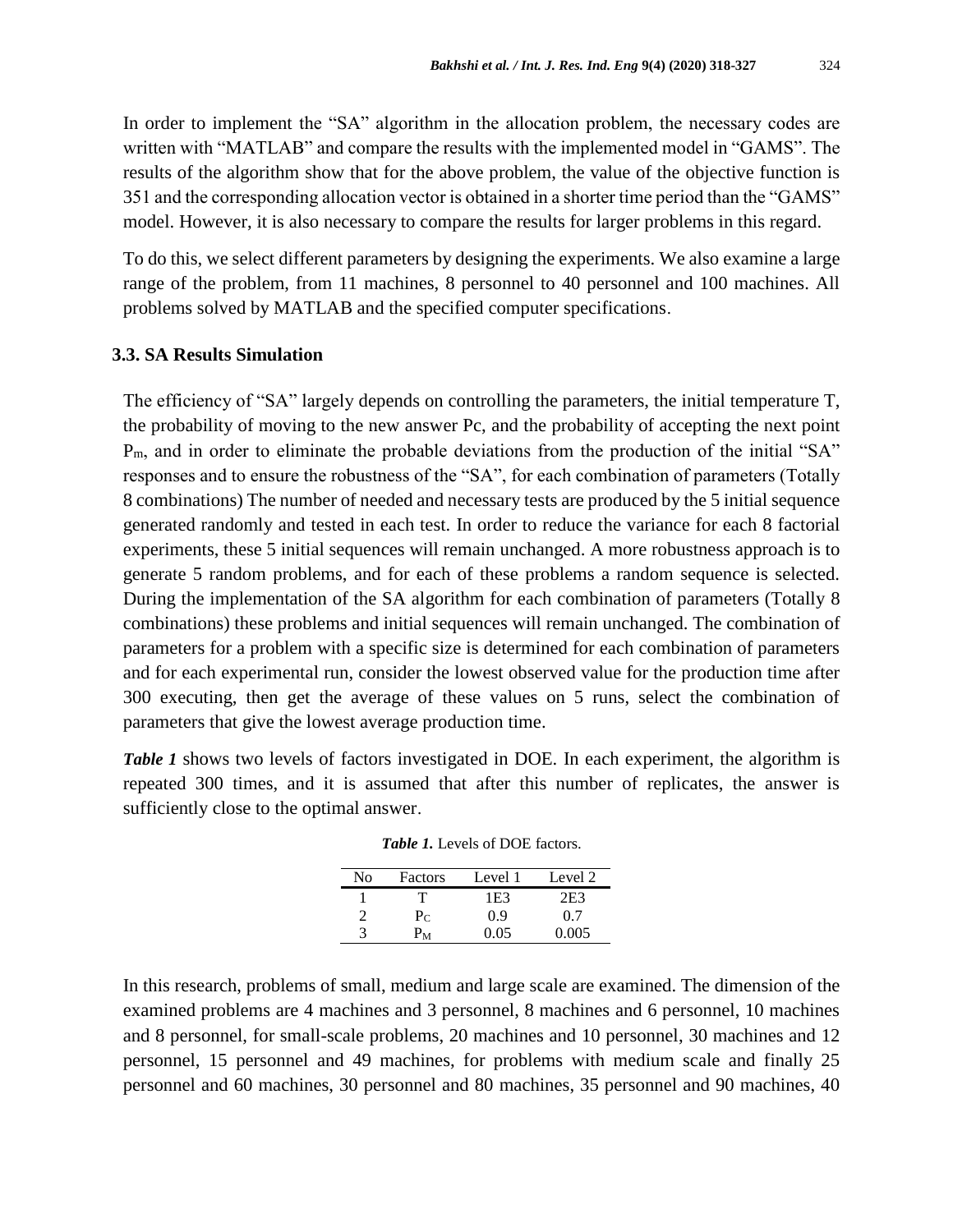personnel and 100 machines for large-scale problems. The planning period is considered a twoshift week and skill level is also low, medium, and high.

By solving 10 types of problems, the levels of DOE factors and dimensions of the problem are presented in *Table 2*.

| Dimensions of | Coding | Parameters |         |           |
|---------------|--------|------------|---------|-----------|
| the problem   |        | Work time  | Machine | Workforce |
| small         |        | 10         |         | 3         |
| small         |        | 10         | 8       | 6         |
| small         | 3      | 10         | 10      | 8         |
| medium        |        | 10         | 20      | 10        |
| medium        |        | 10         | 30      | 12        |
| medium        | 6      | 10         | 49      | 15        |
| large         |        | 10         | 60      | 25        |
| large         | 8      | 10         | 80      | 30        |
| large         | 9      | 10         | 90      | 35        |
| Large         |        | 10         | 100     | 40        |

*Table 2.* Levels of DOE factors and issues dimensions.

# **4. Comparing Results**

As can be seen from *Table 3* and *Figure 1*, the solving results using SA are close to the optimal final results obtained by solving the GAMS software and it is been achieved in a short time, indicating that the SA algorithm, in terms of both efficiency and solving problem time, has advantage over the results of GAMS.

| <b>GAMS</b> Result | Time Solution       |        | SA Result Time Solution | Gap ANALYZE |
|--------------------|---------------------|--------|-------------------------|-------------|
| 720                | 10(s)               | 720    | 3(s)                    | $0\%$       |
| 1430               | 50(s)               | 1430   | 10(s)                   | $0\%$       |
| 1715               | $2.5 \text{ (min)}$ | 1715   | $1$ (min)               | $0\%$       |
| 3070               | $8 \text{ (min)}$   | 3.147  | $2 \text{ (min)}$       | 2.5 %       |
| 4104               | $15 \text{ (min)}$  | 4.277  | $3.5 \text{ (min)}$     | 4.3 %       |
| 6327               | $25 \text{ (min)}$  | 6.681  | $6 \text{ (min)}$       | 5.6 %       |
| 7505               | $40$ (min)          | 8.090  | $8 \text{ (min)}$       | 7.8 %       |
| 8720               | $60 \text{ (min)}$  | 9.435  | $10 \text{ (min)}$      | 8.2 %       |
| 9580               | 90 (min)            | 10.471 | $17 \text{ (min)}$      | 9.3 %       |
| 10504              | 150 (min)           | 11.607 | $25 \text{ (min)}$      | 10.5 %      |

*Table 3.* Compare the results of problem solving with GAMS and SA software.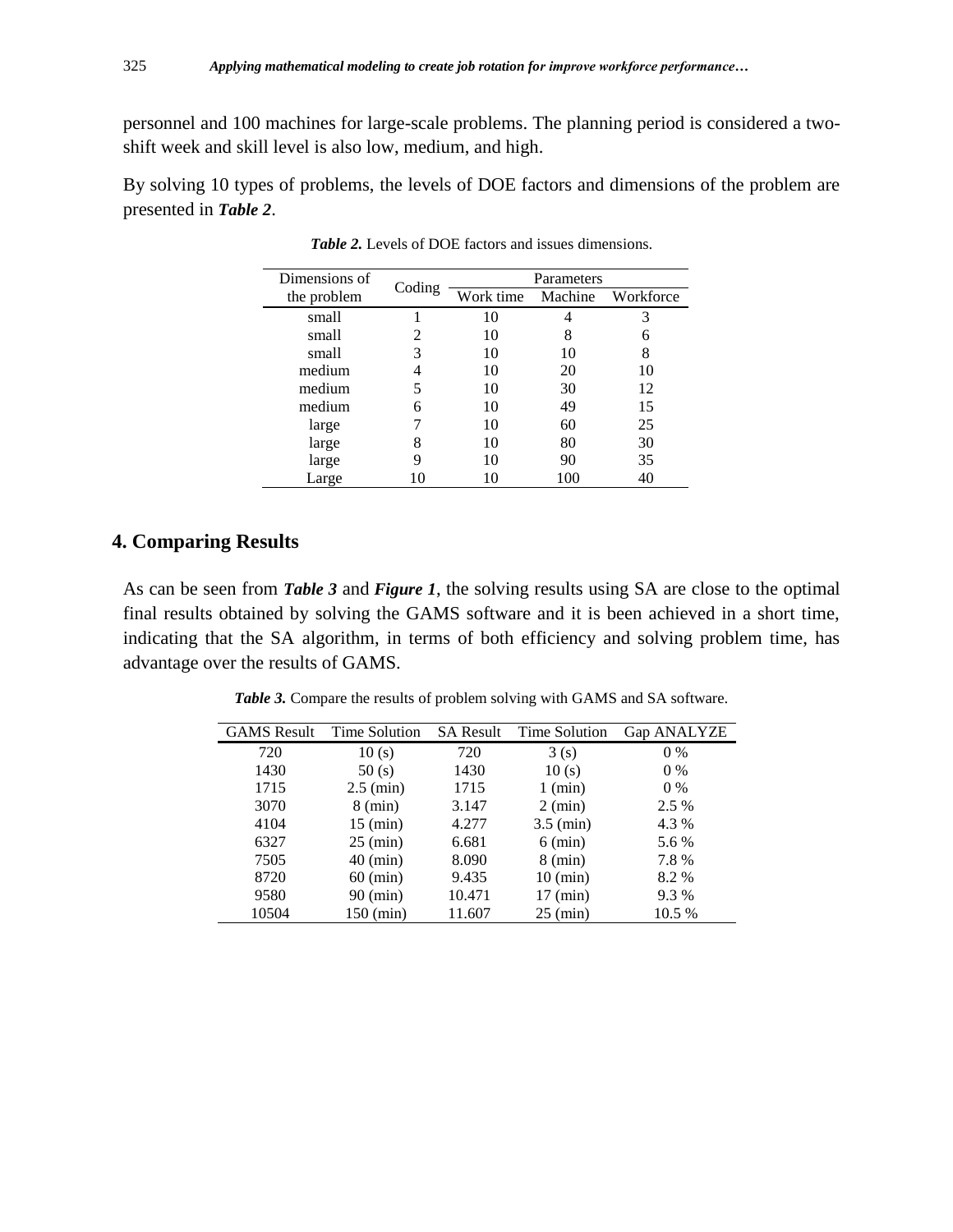

*Figure 1.* Compare the results of problem solving with GAMS and SA software.

#### **5. Conclusion**

In this article, after addressing the importance of the workforce, we introduced job rotation as one of the effective ways to increase productivity in organizations. According to research, job rotation reduces the workload imposed on each employee, which leads to increased job satisfaction and ultimately reduced costs of manpower. Then, a mathematical model was proposed to allocate people to different occupations and to move employees between occupations of the same class. The proposed model is designed so that the devices are semi-automatic and it is possible to assign several activities to one person. The proposed model is intended to minimize the damage caused by employees exposed to the ergonomic hazards of the work environment, in this regard, the skill of the staff and the difference in SA to compare the obtained results. The results of this solving of the model indicate that in problems by large sizes the GAMS software is not able to solve them or it will take a long time, on the other side the SA algorithm solve them in a short time with very close results to the optimized answer.

Today, with the advancement of science, work systems are moving towards automation. This causes working conditions to change automatically or semi-automatically. Hence, people can sometimes interact with several systems. This has not been discussed in the models presented in previous articles, but this article provides a more comprehensive review of this model. On the other hand, the level of skill, experience, expertise and even talent of no two human beings is the same. This factor is one of the influential factors in the model, which was sometimes ignored, but has been implemented in detail in this model. Applying more parameters and variables and considering all the constraints will lead to a more comprehensive model. This is not possible except by careful examination and even implementing the model in a real environment and case